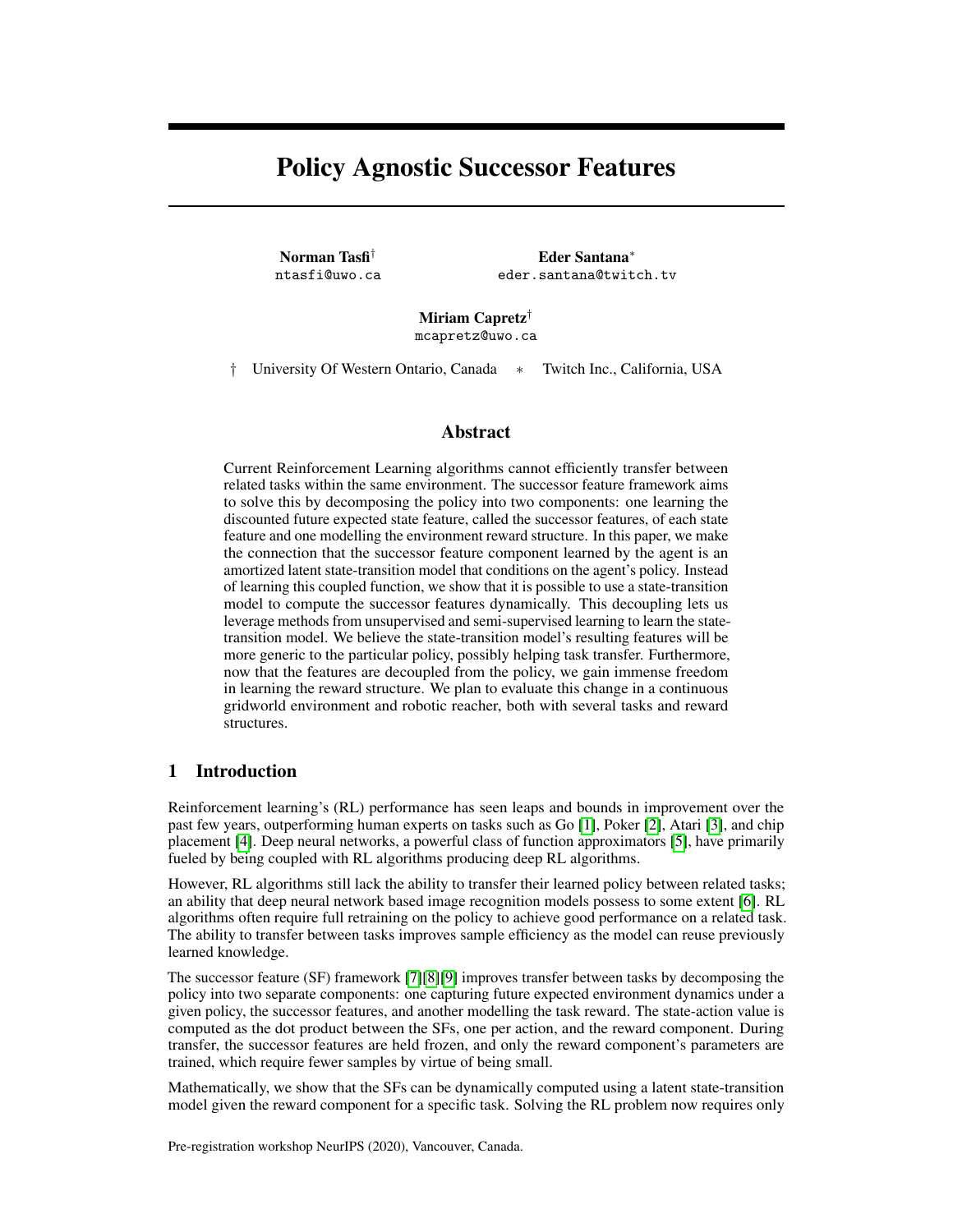learning a state-transition and a small vector that parameterizes the reward component. By decoupling the policy from the SFs, we gain flexibility in the methods we can use to learn our model, allowing us to borrow from the unsupervised and semi-supervised learning literature – with potential for a significant increase in model quality. As a result of more expressive models, we believe that the learned state features will be more general, leading to better transfer across tasks in the same environment than the standard SF framework.

The proposed approach can be easily related to model-based reinforcement learning, which has the goal of learning the world dynamics for enhanced sample efficiency [\[10\]](#page-6-9)[\[11\]](#page-6-10)[\[12\]](#page-6-11). Furthermore, model-based RL also has the advantage of being able to leverage offline data or expert demonstrations during learning [\[13\]](#page-6-12)[\[14\]](#page-6-13); further increasing sample efficiency. However, possible drawbacks can exist with model-based methods as errors in the latent state representation quality can cause accumulation of errors during the rollout. Models of the environment also add the ability to perform guided exploration using state reconstruction quality as a proxy to novelty and state visitation probabilities [\[15\]](#page-6-14). Therefore, we believe state-transition models will expand what was previously possible within the Successor Feature framework.

The contributions we wish to make in this paper are as follows:

- Provide evidence that a state-transition model can dynamically produce successor features that are equivalent in quality to the amortized version.
- Show that dynamic successor features provide many benefits, such as increased generality.
- Demonstrate it is possible to leverage the unsupervised and semi-supervised learning literature to strengthen the learned state-transition model.

We organize our paper as follows: Section [2](#page-1-0) provides an overview of background material, Section [3](#page-2-0) describes the proposed changes to the successor framework and how it is training, and Section [4](#page-4-0) discusses the experiments we hope to perform to validate our changes.

## <span id="page-1-0"></span>2 Background

In this section, we formally define the RL problem, then provide a derivation of the Successor Features, and finally introduce our modification to the SF framework.

We assume an agent interacts with an environment according to a Markov Decision Process (MDP) [\[16\]](#page-6-15). At each timestep t the agent observes a state  $s_t \in S$ , where S are the set of all available states. From state  $s_t$ , the agent selects an action  $a_t$  from the set of all available actions A and executes it in the environment. The environment transitions to a new state  $s_{t+1}$  and emits a reward  $r_{t+1}$  according to the environment transition dynamics  $P(s_{t+1}, r_{t+1}|s_t, a_t)$ . In this paper, we focus on tasks and environments where only the rewards are statistically independent of the previous state, being entirely defined by the resulting state only, thus focusing on  $P(s_{t+1}, r_{t+1})$ . Ma *et al.*[\[9\]](#page-6-8) show several tasks where this holds true. The objective of the agent is to find a policy  $\pi : \mathcal{S} \mapsto \mathcal{A}$  which maximizes the expected value of the discounted sum of rewards in the environment  $G_t$ , defined as:

$$
G_t = \sum_{k=0}^{\infty} \gamma^k r_{t+k}
$$

<span id="page-1-1"></span>where  $\gamma \in [0, 1]$  is the discount factor that trades off the importance of immediate and future rewards. A policy  $\pi$  can be derived from the state-action value function, the Q-Learning function, which is defined as:

$$
Q^{\pi}(s, a) = \mathbb{E}^{\pi} [G_t | s_t = s, a_t = a],
$$
\n(1)

which provides the future expected reward of selecting any action  $a \in \mathcal{A}$  and then following the policy  $\pi$  afterwards; such that  $\pi(s) \in \text{argmax}_{a} Q^{\pi}(s, a)$ .

The Successor Feature framework decomposes the Q-Learning function into two components. The decomposition is accomplished by first assuming that the reward  $r_t$  is computed as the dot product between state features  $\phi_t \in \mathbb{R}^z$ , extracted from  $s_t$  using an encoder  $\hat{E}: \mathcal{S} \to \Phi$ , and a vector  $w \in \mathbb{R}^z$ .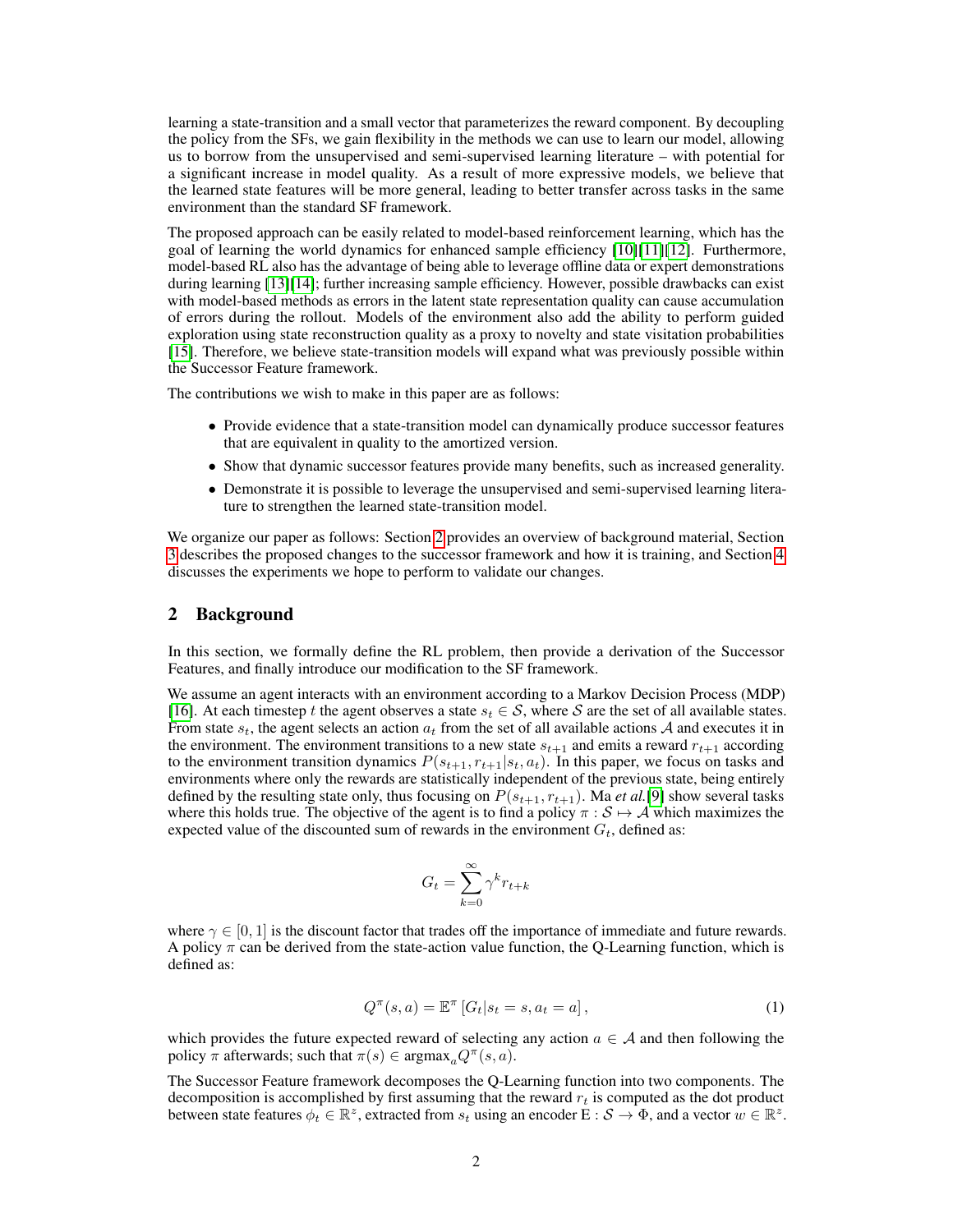Where z is a hyperparameter that controls the embedding dimension of the vectors. The vector  $w$ models the reward of the environment, and in this work, we assume, once decoupled, that it can induce policy  $\pi$  through  $\psi(s, a)$ .

<span id="page-2-4"></span>Therefore, following from the assumption that  $r_t = \phi_t^\top \cdot w$  and the definition of the Q-Learning function in Equation [1,](#page-1-1) we can see the following derivation:

$$
Q^{\pi}(s, a) = \mathbb{E}^{\pi} \left[ r_t + \gamma r_{t+1} + \gamma^2 r_{t+2} + \dots | s_t = s, a_t = a \right]
$$
 (2a)

$$
= \mathbb{E}^{\pi} \left[ \phi_t^{\top} \cdot w + \gamma \phi_{t+1}^{\top} \cdot w + \dots \vert s_t = s, a_t = a \right]
$$
 (2b)

<span id="page-2-5"></span>
$$
=\psi^{\pi}(s,a)^{\top}\cdot w,\tag{2c}
$$

where the vector  $\psi^{\pi}(s, a) \in \mathbb{R}^{z}$  is referred to as the successor features under policy  $\pi$ , with one vector defined *per* action. The *i*-th component of  $\psi^{\pi}(s, a)^{(i)}$  predicts the future expected discounted sum of the feature  $\phi_t^{(i)}$  that the policy  $\pi$  visits. As mentioned above, because we are focusing our research on tasks where the reward  $r_t$  is a function of only the current state  $s_t$  and not the state-transition:  $S \times A \longrightarrow S'$ . Therefore, the proposed method follows the reward formulation proposed by [\[9\]](#page-6-8). Likewise, the proposed method assumes that the extracted features  $\phi_t$  are a function of the state  $s_t$ only and do not rely on the transition tuple.

Under this decomposition, transfer between new tasks requires retraining of just the smaller reward vector w. While keeping the state features  $\phi$  and successor features  $\psi^{\pi}$  frozen, reusing previously learned knowledge. Unfortunately, the successor features learn an amortized function for a specific policy  $\pi$ . We believe that the successor features  $\psi^{\pi}$  and encoder producing  $\phi$  are less general as a result – possibly hurting transfer between related tasks.

## <span id="page-2-0"></span>3 Policy Agnostic Successor Features

We believe that by decoupling the successor features from the policy, we will gain a myriad of benefits, such as more robust generalization capabilities to both related tasks and policies. More exactly, we propose learning a latent state-transition model that can dynamically bootstrap successor features irrespective of the policy given. Within this work, we make the assumption that  $\phi_t$ , and therefore the reward  $r_t$ , are predicted solely from the current state  $s_t$ . We begin by revisiting the definition of the successor features  $\psi$ :

$$
\psi^{\pi}(s, a) = \mathbb{E}^{\pi}[\phi_t + \gamma \phi_{t+1} + \gamma^2 \phi_{t+2} + \dots]
$$
\n(3)

<span id="page-2-1"></span>where we observe that the visited latent states within the expectation depends on the particular policy  $\pi$  and that Equation [3](#page-2-1) can therefore be rewritten in terms of a chain of state-transitions dictated by said policy. Defining Equation [3](#page-2-1) in terms of state transitions requires access to a model of the environment that can predict the next latent state  $\phi_{t+1}$  given the current latent state  $\phi_t$  and an action a. In this work we refer to this model  $M$  as the latent-state transition model and define it as:

$$
\mathcal{M} : (\phi_t \in \Phi) \times (a_t \in \mathcal{A}) \mapsto (\phi_{t+1} \in \Phi)
$$
\n
$$
(4)
$$

<span id="page-2-2"></span>where  $\Phi$  is the set of all encoded valid states S. Following from this definition, Equation [3](#page-2-1) can now be rewritten with the latent state-transition model  $M$  as follows:

<span id="page-2-3"></span>
$$
\psi(s, a, \pi, \gamma) = \phi_t + \gamma \mathcal{M}(\phi_t, a) + \dots \tag{5}
$$

where  $\psi$  is now accepts additional arguments such as the policy  $\pi$  and discount factor  $\gamma$ . Rewriting Equation [5](#page-2-2) with a summation and  $k$  length rollout:

$$
\psi(s, a, \pi, \gamma) = \phi_t + \gamma \mathcal{M}(\phi_t, a) + \sum_{j=1}^{k-1} \gamma^{j+1} \mathcal{M}(\hat{\phi}_{t+j}, \pi(\hat{\phi}_{t+j}))
$$
(6)

where we define  $\hat{\phi}_{t+i+1} = \mathcal{M}(\hat{\phi}_{t+j}, \pi(\hat{\phi}_{t+j}))$  and  $\hat{\phi}_{t+1} = \mathcal{M}(\phi_t, a)$ . Equation [6](#page-2-3) implies that we can compute the successor features dynamically given a latent state-transition model, a discount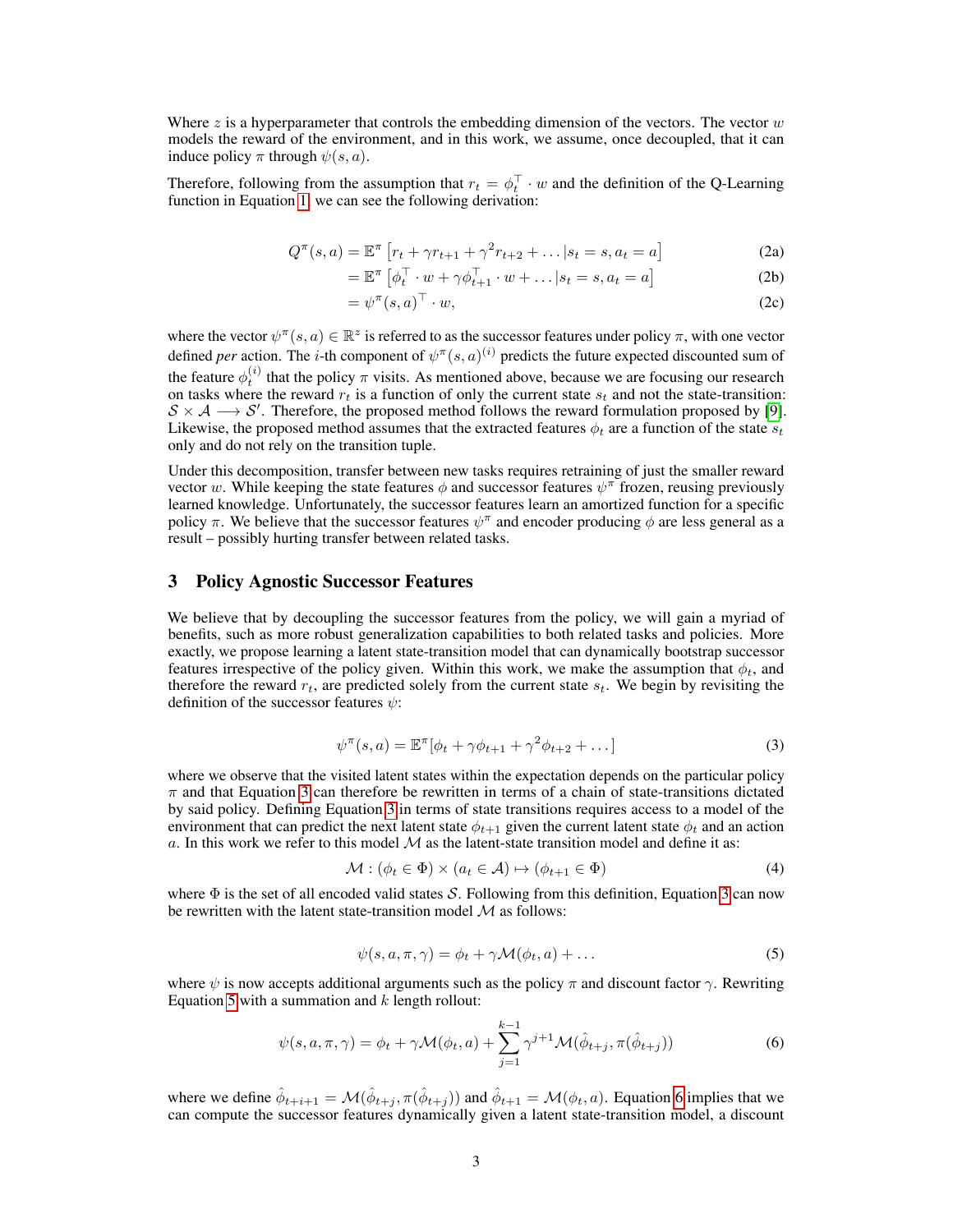factor  $\gamma$ , and a policy  $\pi$  induced by w with a previous estimate of  $\psi$  from the last rollout step. The policy  $\pi$  is bootstrapped before each step in the environment by gradually unrolling the latent space with M to construct  $\psi$ , as shown in Equation [6.](#page-2-3) Comparing Equation [3](#page-2-1) & [6,](#page-2-3) we can see that the original function formulation of  $\psi$  is learning an amortized version of this rollout under a specific policy and discount factor.

The final Q-Learning function in Equation [2,](#page-2-4) can now be dynamically inferred based on the specific policy and discount factor by unrolling  $M$  for k steps:

$$
Q(s, a, \pi, \gamma) = \left\{ \phi_t + \gamma \mathcal{M}(\phi_t, a) + \sum_{j=1}^{k-1} \gamma^{j+1} \mathcal{M}(\hat{\phi}_{t+j}, \pi(\hat{\phi}_{t+j})) \right\}^\top \cdot w \tag{7}
$$

Again, we note that this contrasts with the traditional phrasing of the SF framework, where the successor features learn an amortized inference of the Q-function in [\(2c\)](#page-2-5), which we believe couples the learned features and policy together – limiting flexibility. Further, we see that RL can now be accomplished without explicitly using temporal difference learning.

#### 3.1 Training

We expect to train the proposed model under the same training regime as used in previous works in the successor feature framework. That is, we will train our model following the Deep Q-Learning methodology [\[3\]](#page-6-2). Our experiments will have a single  $\epsilon$ -greedy policy interacting with an environment and updating the models with transitions sampled from a replay memory at fixed intervals. We intend to have at least three broadly defined components in our architecture: a reward component, a state encoder  $\mathcal E$  that produces the latent state  $\phi_t$  from the raw state space  $s_t$ , and state-transition model  $\mathcal M$ .

<span id="page-3-0"></span>The reward component will simply be the vector  $w \in \mathbb{R}^z$  which we train to minimize the following loss:

$$
\mathcal{L}_r = (r_t - \phi_t^\top \cdot w)^2 \tag{8}
$$

At this time, there is uncertainty in what is the best way to train and structure the state encoder  $\mathcal E$ and state-transition model  $M$  which we hope to resolve through experimentation. The state encoder  $\mathcal E$  needs to produce a suitable representation of the state which is useful for downstream tasks. However, we can say with certainty that the state encoder will either be a fully connected network or a convolutional network depending on the task. The state-transition model structure will have much greater variability in its structure. We will evaluate different models such as those using a purely feed forward network [\[15\]](#page-6-14), a residual network [\[17,](#page-6-16) [18\]](#page-6-17), recurrent networks [\[15,](#page-6-14) [19,](#page-6-18) [20\]](#page-6-19), or even generative models [\[21\]](#page-6-20).

Auxiliary tasks are often included when learning the encoder  $\mathcal{E}$ , as done several related works within the SF framework, such as a encode-decode task [\[8,](#page-6-7) [9,](#page-6-8) [22\]](#page-6-21). This task pairs the encoder model  $\mathcal E$ with a decoder  $\mathcal{D}: (\phi_t \in \Phi) \to (s_t \in S)$  which takes the latent representation  $\phi_t$  produced by the encoder and predicts the current state  $s_t$ . The encode-decode task learns to minimize the following loss:

$$
\mathcal{L}_{ed} = (s_t - \mathcal{D}(\phi_t))^2 \tag{9}
$$

where  $\phi_t = \mathcal{E}(s_t)$ . As learning a well formed latent representation  $\phi$  is important we might consider investigating other auxiliary tasks such as contrastive learning [\[23,](#page-7-0) [24,](#page-7-1) [25\]](#page-7-2) in our experiments. The state-transition model M will be trained to predict the next latent state  $\phi_{t+1}$ , and is trained to minimize the loss:

$$
\mathcal{L}_{\mathcal{M}} = (\phi_{t+1} - \mathcal{M}(\phi_t, a_t))^2
$$
\n(10)

where  $\phi_t = \mathcal{E}(s_t)$ ,  $\phi_{t+1} = \mathcal{E}(s_{t+1})$ , and  $a_t$  is the action taken at time t. Gradients will be backpropagated through  $\phi_t$  but not the target variable  $\phi_{t+1}$ . We also plan to investigate additional auxiliary tasks that can be used to train a stronger state-transition model  $M$ , such as predicting the reward  $r_{t+1}$ from the predicted state  $\phi_{t+1}$ .

The manner in which the losses are combined and trained is also an area we will need to verify experimentally. Typically in the SF framework, the loss used to train successor features  $\psi$  are trained in alternating steps from the reward and encode-decode losses. This is primarily done to improve stability of the induced policy during learning and environment interactions. As our proposed method decouples the policy from the successor features and no longer relies on learning an amortized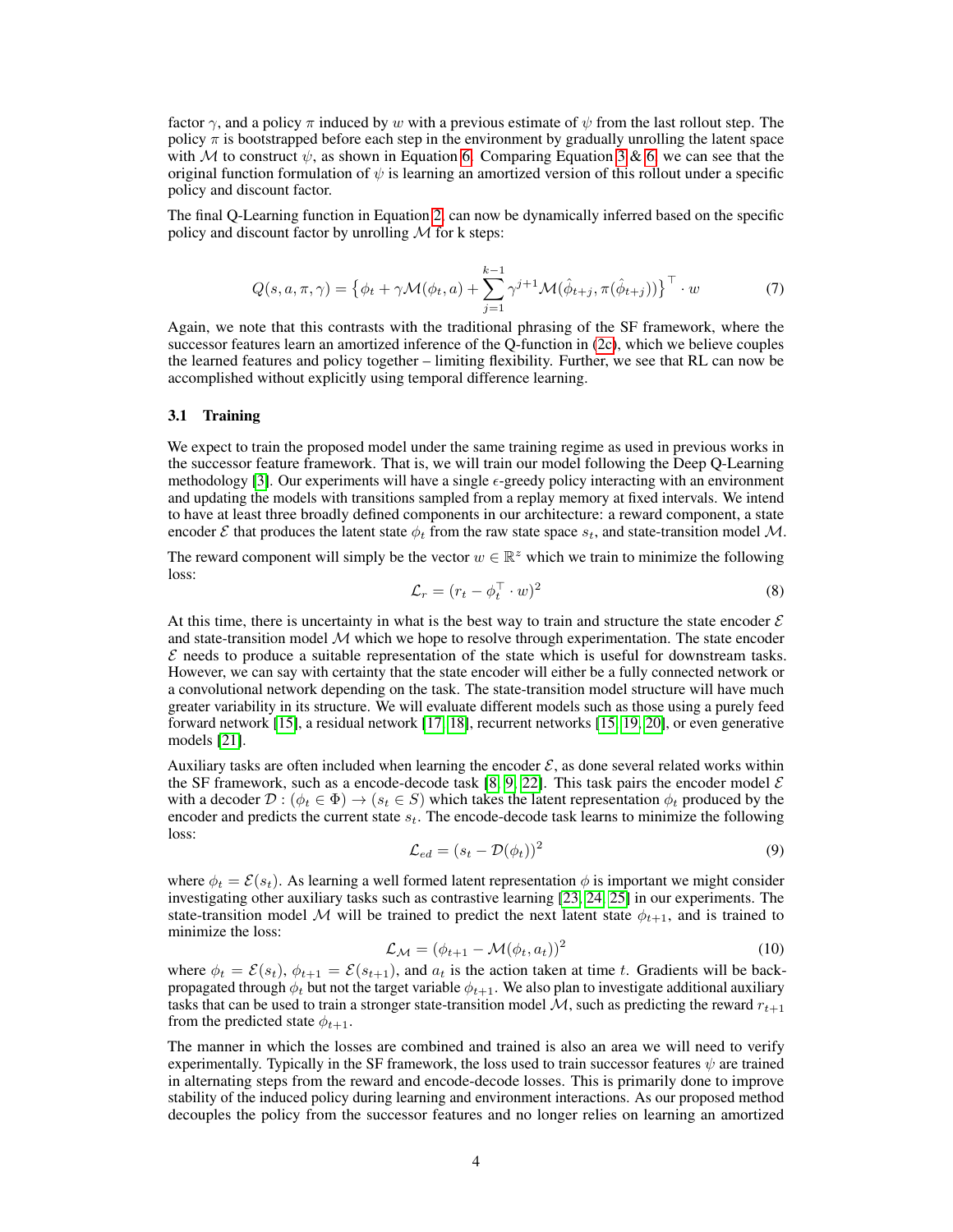approximation of the  $\psi$  quantity we believe it might be possible to train all our components together end-to-end at once.

Therefore, during the model update step we tentatively plan to minimize the following loss:

$$
\mathcal{L} = \mathcal{L}_r + \mathcal{L}_{ed} + \mathcal{L}_{\mathcal{M}} \tag{11}
$$

Additionally, as our model now learns in an unsupervised/semi-supervised manner, from randomly sampled batches of data, it might be possible use the DQN methodology without having a frozen set of weights to stabilize learning.

## <span id="page-4-0"></span>4 Proposed Experiments

This section discusses the experiments we wish to use to evaluate our dynamic successor feature model. We identify roughly three areas that our experiments must cover: equivalency, benefits, and ablations. Our first goal is to prove that our method is equivalent to the original formulation with the amortized function. However, multiple axes must be considered, such as overall performance, training time, sample efficiency, and ability to transfer.

The second area we will examine is what benefits this formulation provides. We wish to examine and understand the state features learned by the model, if greater performance can be achieved by using cutting edge supervised learning methods such as contrastive learning, and if our method leads to greater generalization between tasks.

The final area of experimentation will focus on the ablations of this methodology. This area will focus on understanding what effects our model's hyperparameters have on its performance and if we can gain insight into its performance.

#### 4.1 Environments

Below we provide a general description of environments where we will conduct the investigations discussed above. A consideration in the selection of the environments was made such that the reward  $r_t$  can be predicted from the current state  $s_t$ .

Axes: This environment will feature an agent traversing around a 2d type gridworld where it must reach a goal location specified by a marker. Different tasks are described by varied goal locations where we will split tasks between the train and test sets. The raw state space will include the distance between the agent and every goal available. Therefore, the optimal reward vector for a particular task would be a 1-hot encoding. Two termination conditions will exist in this environment, either the agent reaches the marked goal or goes over a max number of steps. The agent will be able to traverse left, up, right, and down. The reward will be the negative distance between the agent and the reward. In this environment, the state and reward are continuous. Additionally, as this environment is quite simple, we should have a ground-truth state-transition model available for experimentation. We will compare both hard coded and learned state features in this environment.

Reacher: This environment is the reacher task from the Deepmind Control suite [\[26\]](#page-7-3) based on the MuJuco software package [\[27\]](#page-7-4). In this environment, the agent must control a two-joint torquecontrolled robotic arm to a specific goal location. We will define separate train and test tasks as [\[22\]](#page-6-21). The reward will be defined as the distance between the robotic arm's head and the current goal in the environment. We define two termination conditions: if the arm's end is within a fixed distance of the goal or if the agent has used too many steps in the environment. The state features are learned in this experiment.

## 4.2 Experimental Details

We will compare our proposed model to the traditional successor feature framework as a baseline model in all experiments. Both versions will follow a similar training procedure, where we train the models as described by the Q-Learning method in Barreto *et al.*[\[22\]](#page-6-21). Each experiment will have at least five runs with varied seeds and report the average performance with confidence intervals on all experiments.

We will aim to restrict the number of parameters in our new model such that they are roughly equivalent to the previous formulation.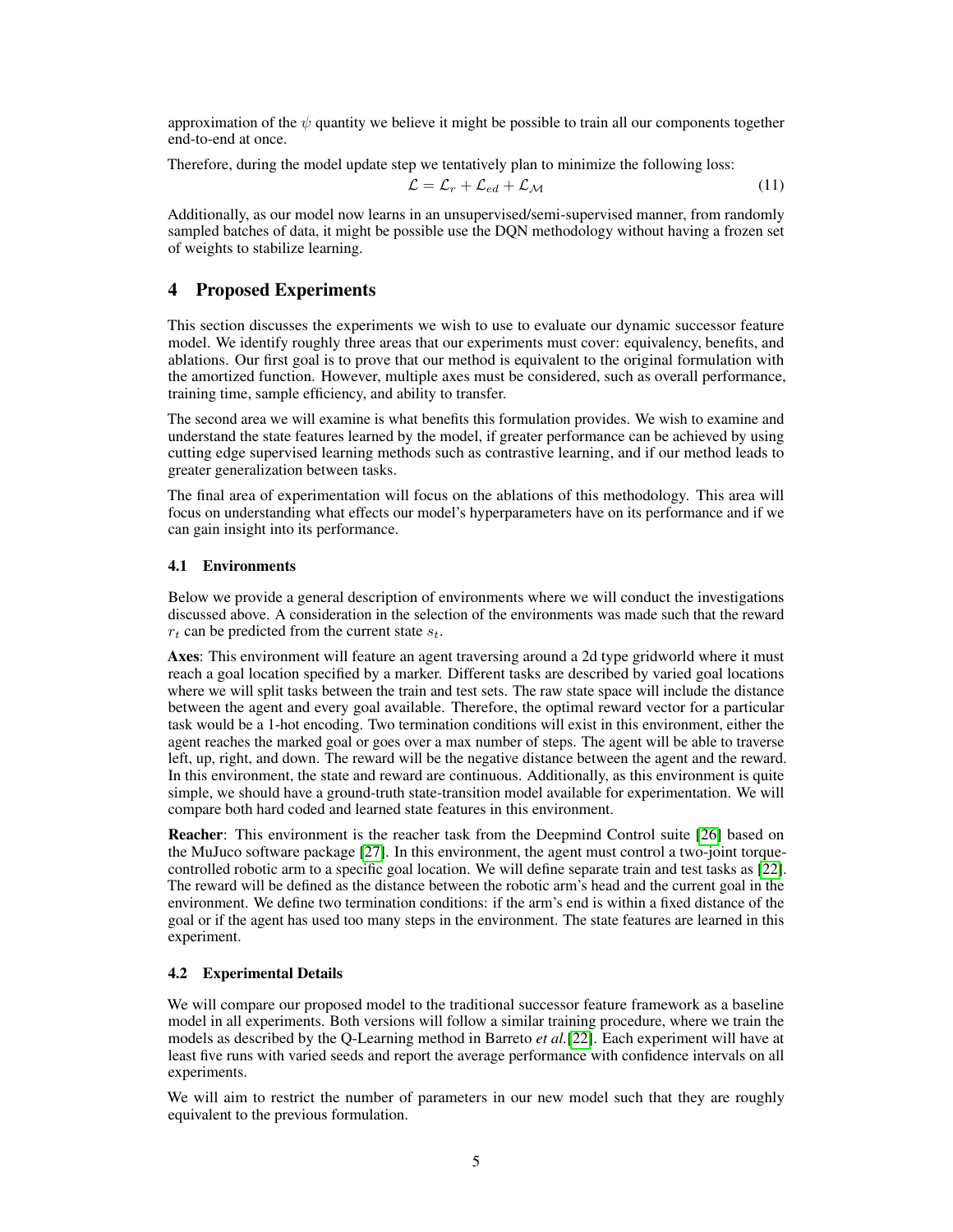## 4.3 Equivalency

We wish to prove that the dynamic successor features are equivalent to the amortized version in this set of experiments and done in varying stages.

We begin by seeing if, given a ground-truth state-transition model and hand-designed reward vector  $w$ , the resulting policy is optimal. The next experiment to evaluate is if we can, again given a groundtruth state-transition model, learn the optimal  $w$  and, therefore, optimal policy from environment interactions. The final experiments will compare learning both the state-transition model and reward vector w from environment interactions.

Throughout each of these stages of experiments, we will compare each learned component to that of one found in the SF framework's original formulation. Specifically, we will compare the mean absolute percent error between the ground-truth state-transition model and both the dynamic and amortized versions. This will provide information on how strong the compounding rollout error is and if it is small enough to find good policies. We will also examine how well the agent can predict reward throughout the state space from the learned feature vectors  $\phi$ .

To accomplish the aforementioned experiments, we will primarily use the gridworld environment to access a ground-truth state-transition model. Another benefit of the gridworld environment is that it is simple enough to easily visualize the state space in conjunction with another value, such as the reward error.

## 4.4 Benefits

If the dynamic and amortized versions are equivalent, we then move to examine the benefits of our proposed model. In particular, we are interested in understanding if our proposed variant:

- Does it allow quicker task transfer due to the more general state features?
- Can  $M$  and  $\gamma$  be used guide exploration in the SF framework?
- How well exotic modelling techniques work for the latent state-transition model? (recurrent networks, contrastive approaches, etc.)
- Instead of using a fixed discount factor  $\gamma$  can we use either a dynamic or annealed version?

## 4.5 Ablations

This area will mostly be carried out in the gridworld environment as we will require access to a ground-truth state-transition model. We are most interested in understanding the following questions with regards to our propose model:

- What value of k for our rollout length, in Equation [6,](#page-2-3) works best? Is  $k = 1$  enough?
- How does the size of the encoder and state-transition model impact performance? Generalization?
- Should M be trained to optimize  $\mathcal{L}_r$  in Equation [\(8\)](#page-3-0) and help w differentiate reward states or just minimizing  $\mathcal{L}_{\phi}$  is enough?
- Can we train all components together at once?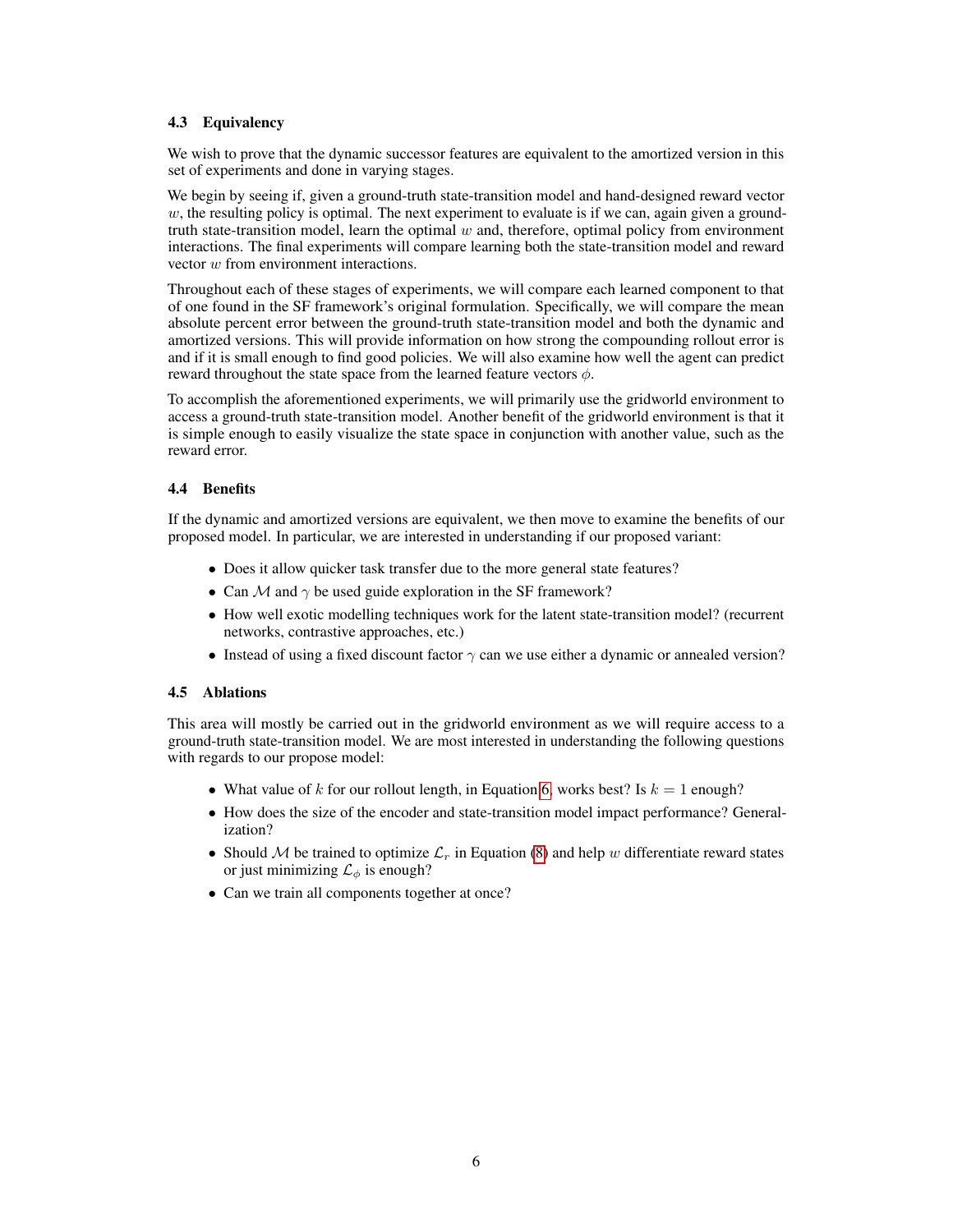# **References**

- <span id="page-6-0"></span>[1] David Silver et al. "Mastering the game of Go with deep neural networks and tree search". In: *Nature* 529 (2016), pp. 484–503.
- <span id="page-6-1"></span>[2] Matej Moravčık et al. "DeepStack: Expert-level artificial intelligence in heads-up no-limit poker". In: *Science* 356.6337 (2017), pp. 508–513. ISSN: 0036-8075. DOI: [10.1126/science.](https://doi.org/10.1126/science.aam6960) [aam6960](https://doi.org/10.1126/science.aam6960).
- <span id="page-6-2"></span>[3] Volodymyr Mnih et al. "Human-level control through deep reinforcement learning". In: *Nature* 518.7540 (Feb. 2015), pp. 529–533. ISSN: 00280836.
- <span id="page-6-3"></span>[4] Azalia Mirhoseini et al. *Chip Placement with Deep Reinforcement Learning*. 2020. arXiv: [2004.10746 \[cs.LG\]](https://arxiv.org/abs/2004.10746).
- <span id="page-6-4"></span>[5] Alex Krizhevsky, Ilya Sutskever, and Geoffrey E. Hinton. "ImageNet Classification with Deep Convolutional Neural Networks". In: *Advances in Neural Information Processing Systems 25*. Ed. by F. Pereira et al. Curran Associates, Inc., 2012, pp. 1097–1105.
- <span id="page-6-5"></span>[6] Ali Sharif Razavian et al. "CNN Features Off-the-Shelf: An Astounding Baseline for Recognition". In: *Proceedings of the 2014 IEEE Conference on Computer Vision and Pattern Recognition Workshops*. CVPRW '14. USA: IEEE Computer Society, 2014, pp. 512–519. ISBN: 9781479943081. DOI: [10.1109/CVPRW.2014.131](https://doi.org/10.1109/CVPRW.2014.131).
- <span id="page-6-6"></span>[7] Peter Dayan. "Improving Generalization for Temporal Difference Learning: The Successor Representation". In: *Neural Comput.* 5.4 (July 1993), pp. 613–624. ISSN: 0899-7667. DOI: [10.1162/neco.1993.5.4.613](https://doi.org/10.1162/neco.1993.5.4.613).
- <span id="page-6-7"></span>[8] Tejas D. Kulkarni et al. "Deep Successor Reinforcement Learning". In: *ArXiv* abs/1606.02396 (2016).
- <span id="page-6-8"></span>[9] Chen Ma et al. *Universal Successor Features for Transfer Reinforcement Learning*. 2020. arXiv: [2001.04025 \[cs.LG\]](https://arxiv.org/abs/2001.04025).
- <span id="page-6-9"></span>[10] E. Todorov and Weiwei Li. "A generalized iterative LQG method for locally-optimal feedback control of constrained nonlinear stochastic systems". In: vol. 1. July 2005, 300–306 vol. 1. ISBN: 0-7803-9098-9. DOI: [10.1109/ACC.2005.1469949](https://doi.org/10.1109/ACC.2005.1469949).
- <span id="page-6-10"></span>[11] C. B. Browne et al. "A Survey of Monte Carlo Tree Search Methods". In: *IEEE Transactions on Computational Intelligence and AI in Games* 4.1 (2012), pp. 1–43.
- <span id="page-6-11"></span>[12] Nicholas Watters et al. *COBRA: Data-Efficient Model-Based RL through Unsupervised Object Discovery and Curiosity-Driven Exploration*. 2019. arXiv: [1905.09275 \[cs.LG\]](https://arxiv.org/abs/1905.09275).
- <span id="page-6-12"></span>[13] Eder Santana and George Hotz. *Learning a Driving Simulator*. 2016. arXiv: [1608.01230](https://arxiv.org/abs/1608.01230) [\[cs.LG\]](https://arxiv.org/abs/1608.01230).
- <span id="page-6-13"></span>[14] Rahul Kidambi et al. *MOReL : Model-Based Offline Reinforcement Learning*. 2020. arXiv: [2005.05951 \[cs.LG\]](https://arxiv.org/abs/2005.05951).
- <span id="page-6-14"></span>[15] Junhyuk Oh et al. "Action-Conditional Video Prediction using Deep Networks in Atari Games". In: *Advances in Neural Information Processing Systems 28*. Ed. by C. Cortes et al. Curran Associates, Inc., 2015, pp. 2863–2871.
- <span id="page-6-15"></span>[16] Martin L. Puterman. *Markov Decision Processes: Discrete Stochastic Dynamic Programming*. 1st. USA: John Wiley amp; Sons, Inc., 1994. ISBN: 0471619779.
- <span id="page-6-16"></span>[17] Gregory Farquhar et al. "Treeqn and atreec: Differentiable tree-structured models for deep reinforcement learning". In: *arXiv preprint arXiv:1710.11417* (2017).
- <span id="page-6-17"></span>[18] Norman Tasfi and Miriam Capretz. "Dynamic planning networks". In: *arXiv preprint arXiv:1812.11240* (2018).
- <span id="page-6-18"></span>[19] Brandon Amos et al. "Learning awareness models". In: *arXiv preprint arXiv:1804.06318* (2018).
- <span id="page-6-19"></span>[20] Danijar Hafner et al. "Learning latent dynamics for planning from pixels". In: *International Conference on Machine Learning*. PMLR. 2019, pp. 2555–2565.
- <span id="page-6-20"></span>[21] David Ha and Jürgen Schmidhuber. "Recurrent World Models Facilitate Policy Evolution". In: *Advances in Neural Information Processing Systems 31*. Ed. by S. Bengio et al. Curran Associates, Inc., 2018, pp. 2450–2462.
- <span id="page-6-21"></span>[22] Andre Barreto et al. "Successor Features for Transfer in Reinforcement Learning". In: *Advances in Neural Information Processing Systems 30*. Ed. by I. Guyon et al. Curran Associates, Inc., 2017, pp. 4055–4065.